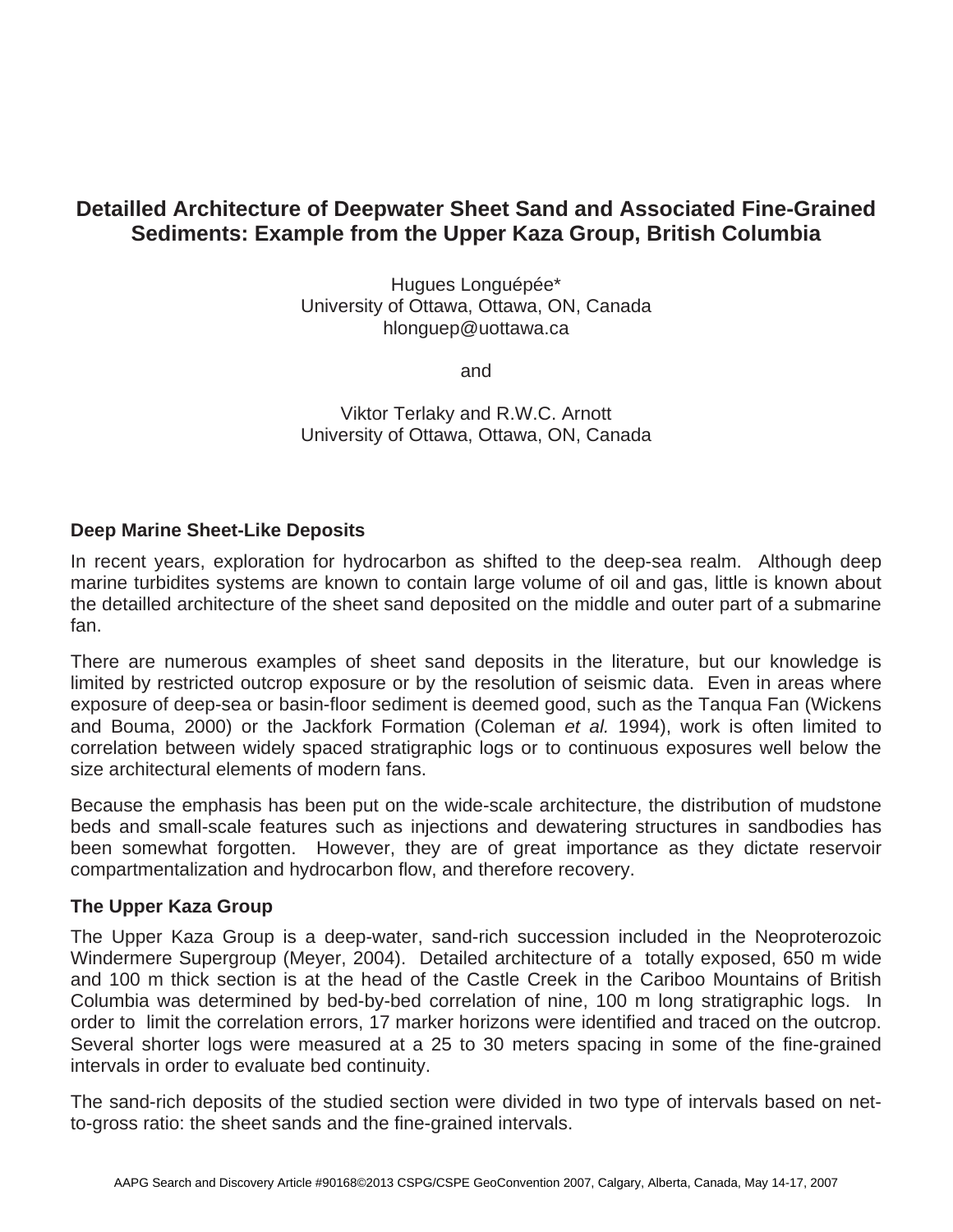# **Sheet Sands**

Sandstones in the studied part of the Upper Kaza Group were regrouped into 8 sheet sands ranging from 2 to 23 meter in thickness. Each sheet is composed of several stacked sandstone beds averaging 65 cm in thickness and have a N:G ratio between 94% and 99%. Sandstones are composed of moderately sorted medium sand. The majority of the sandstones beds are graded (Ta) with common planar laminations (Tb) indicating deposition by turbidity currents (Mulder and Alexander 2001). Less than 20% of the beds show the entire Bouma sequence. Structureless sandstone beds are also found and were deposited by hyperconcentrated density flow (Mulder and Alexander 2001). These massive beds grades laterally into turbidites and have a convexupward shape. Mudstone fragments are ubiquitous and can be found at the base, middle (floating clasts) and top fo the beds. Dewatering structures were observed, but do not constitute a common feature in the sheet sands.

The different flows were erosive enough to enable scouring of the underlying beds. Therefore, the thin Td and Te are locally removed, resulting in sand-on-sand contacts. Although erosional features are common, there are no incisions deeper than 2 meters. Perfectly amalgamated beds are also present.

### **Fine-Grained Intervals**

The sheet sands are interlayered with 7 fine-grained intervals that are continuous over the 650 m width of the outcrop, except for three that are locally brecciated. Thickness of the fine-grained intervals varies between 20 cm to 2 m and the N:G ratio between 5% and 36%. Where relatively thick, the fine-grained intervals are composed of several fine-grained turbidites dominated by Td and Te with few Ta, Tb and Tc and thin sandstone beds with entire or partial Bouma sequence. The sandstone beds are composed of fine to medium sand. Most of the sandstone beds are lenticular and become ripple train or sand layers thinner than 1 cm. Breccias are also common.

Most of the individual mudstone beds appear to be continuous for the width of the outrcop. There are however, few occurences of soft sediment deformation, brecciation and injections that breach, at least partially, what would otherwise be effective seals.

### **Implications for Reservoir Modelling and Future Work**

Using seismic data, a 100 m thick sheet sand would show as fairly massive, but would look extremely complex when cored. In the Upper Kaza Group, only 10% of mudstone intervals are continuous, at least for 650 m (in 2D). However, it appears that fairly thin intervals (less than 1 m) can form continuous barrier.

In order to improve our ability to predict sandstone connectivity, a few more questions need to be answered. What controls mudstone thickness and continuity, lobe abandonment or sea-level rise? Can we differenciate the two processes? How do sedimentary processes affect sandstone stacking and removal of mud? How would such a complex deposit show up on seismic line? Can we develop a stochastic model to predict mud distribution and eventually hydrocarbon flow?